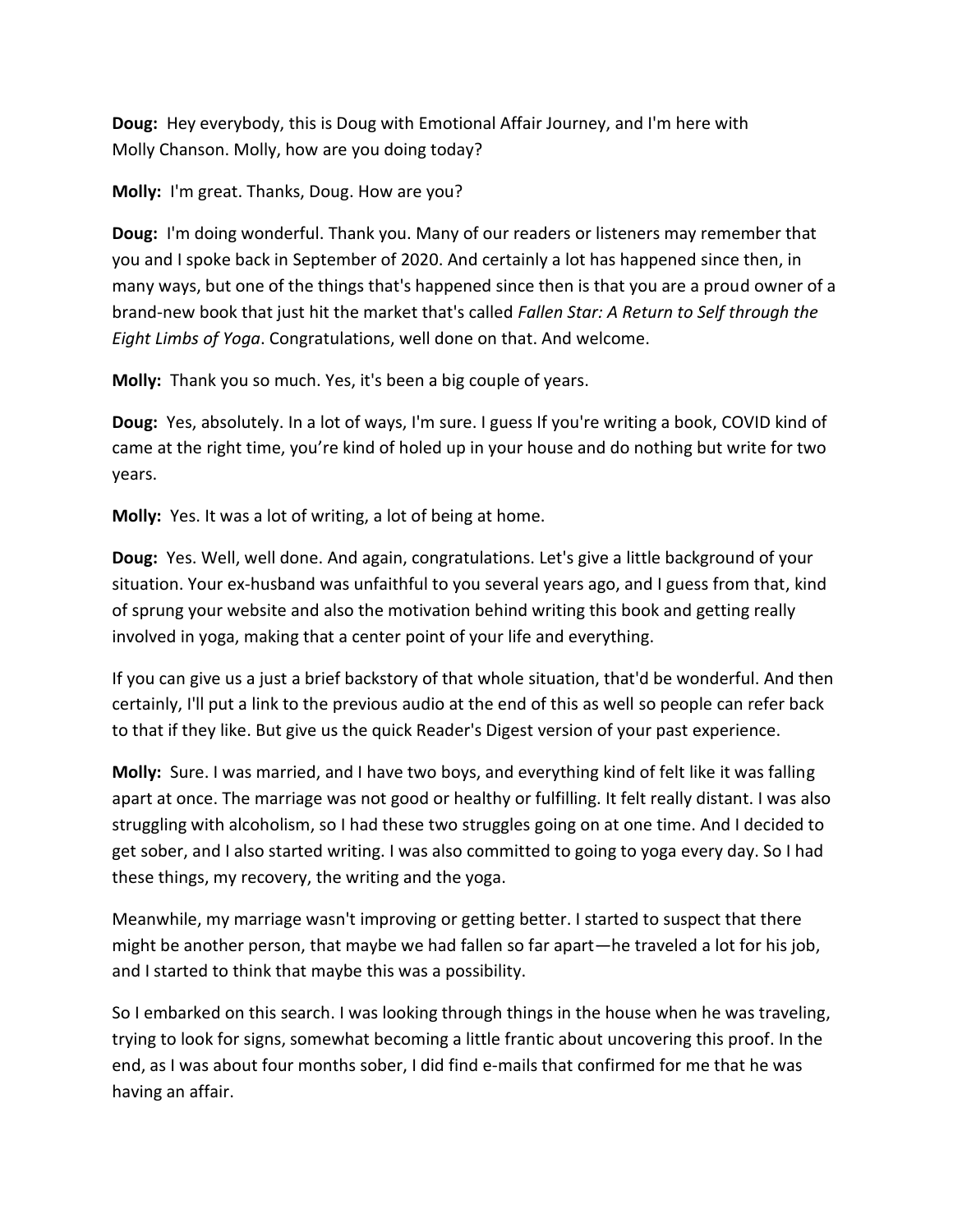And when that happened, I really wasn't ready. You think you want to know the truth, but do you really want to know the truth? From there, I had already started writing a book. It wasn't the book that is out today and that you have read, because when I started writing it, I didn't know yet about the affair.

So the book kind of goes through a lot of different stories from my life, childhood, getting married and motherhood, those experiences, and then finding out about the infidelity and what that did to my body, what that did to my sense of self. So that whole journey, that process is in the book, and then what I did to move through it and how yoga supported me and taught me a lot through that process.

**Doug:** Awesome. So your journey, the few extra little things thrown in there like alcoholism and everything, is very similar to what I think many betrayed spouses go through in their own journey. So it was a very interesting read. Again, great job. So what possessed you to write the book?

**Molly:** I didn't know I was writing this book in particular. I started by writing my stories. I was drawn to writing and journaling as a way to process my experience and to heal. I had written before, I taught writing for a long time, but I had never really written my own story.

And when I started writing my stories, I thought maybe these stories are meaningful, maybe stories about motherhood, getting married and being in a marriage and what that marriage looks like, the struggles, maybe these are meaningful, maybe other people would also like to hear these stories or have similar stories.

When I started understanding that my yoga practice was actually helping me through my struggles through the infidelity, processing those emotions, then I started to think this is very meaningful, because this is a practice that can help someone heal.

Prior to that, I had done yoga basically my whole life, but it was always physical. It was more like an exercise, something healthy for my body. And when I started to understand the transformation and the healing that yoga could provide when you're going through something difficult, that's when the book really took shape at that point and I knew that this was something that I wanted to share with other people.

**Doug:** That's great. I certainly believe, and we kind of preach, the importance of self-care when somebody is trying to heal, not only from betrayal, but really any kind of healing from any hurt or pain or anything like that. In your opinion, why would you say that self-care is so important?

**Molly:** I think I wholeheartedly agree. And I think betrayal in particular really affects our sense of self, what we think about ourselves, who we think we are, who we believe we are, or what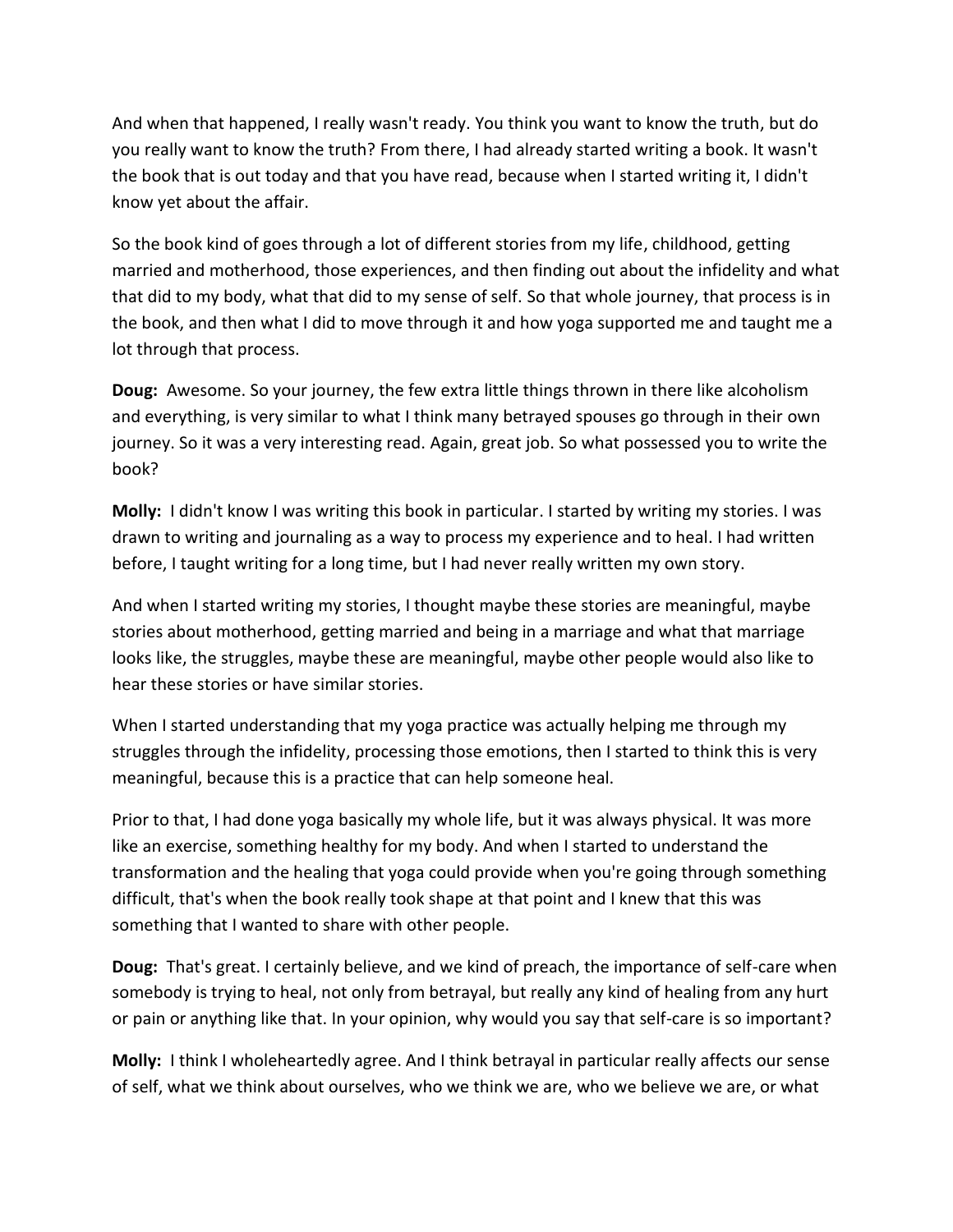we deserve. So self-care, to me, is the most important thing in this moment, if you're dealing with betrayal or have discovered this, or having this in your relationship.

I think we tend to focus on the other person a lot. If they will change this or change that or do things differently, then I'll feel better. We try to control like if we know where they are, change their phone number or stop contact with the other person or all these things that I personally sort of dealt with and went through. But really, we need to take the time to honor ourselves and what is coming up as a result of the betrayal, allowing ourselves to feel those things, being where we are, and of course, being really loving and kind to ourselves. Because it is a huge wound, and it's a huge pain that causes physical pain, but also a deep emotional pain, this kind of upsetting of our reality, both in our relationship and how we see ourselves.

**Doug:** Right. I personally mentor a lot of betrayed spouses, and I find that they're often afraid to take that leap to really commit to a lot of self-care or to focus on self-care, kind of step away from worrying about the other person and what they're doing and thinking as much and concentrating more than their own wellbeing and all that sort of thing. They're just afraid to do that. Did you kind of have that fear as well?

Absolutely. I think we're kind of conditioned in the world to rely on external factors, people or circumstances or situations. We have this illusion that if we can control everything outside of us, that we will feel at ease or fulfilled or happy, and this kind of happens because we receive instant gratification when we do something external, like we eat something delicious or we buy something. There is relief in those behaviors that are outside of us.

And going inside where that permanent healing takes place is very scary. For me, I just felt like if I really look at myself, what am I going to find? What if it's not pretty? What if I don't like it? What if there's things that are difficult to see about myself?

So I think in general, looking at ourselves is very scary and very difficult, because it's unknown. It's like, what will be there and what will I have to deal with? And once I started looking inside, more and more came up. It's almost like you clean out a basement, and it gets really messy before it's finally cleaned again. And at one point, you're kind of like, wow, I don't know if I should have gone here.

**Doug:** Right. Well, the comment you just made about being of the potential of finding things out about myself, I see that as a reason why a lot of unfaithful people don't do self-care or don't really put in the work to understand why they did what they did.

**Molly:** Right.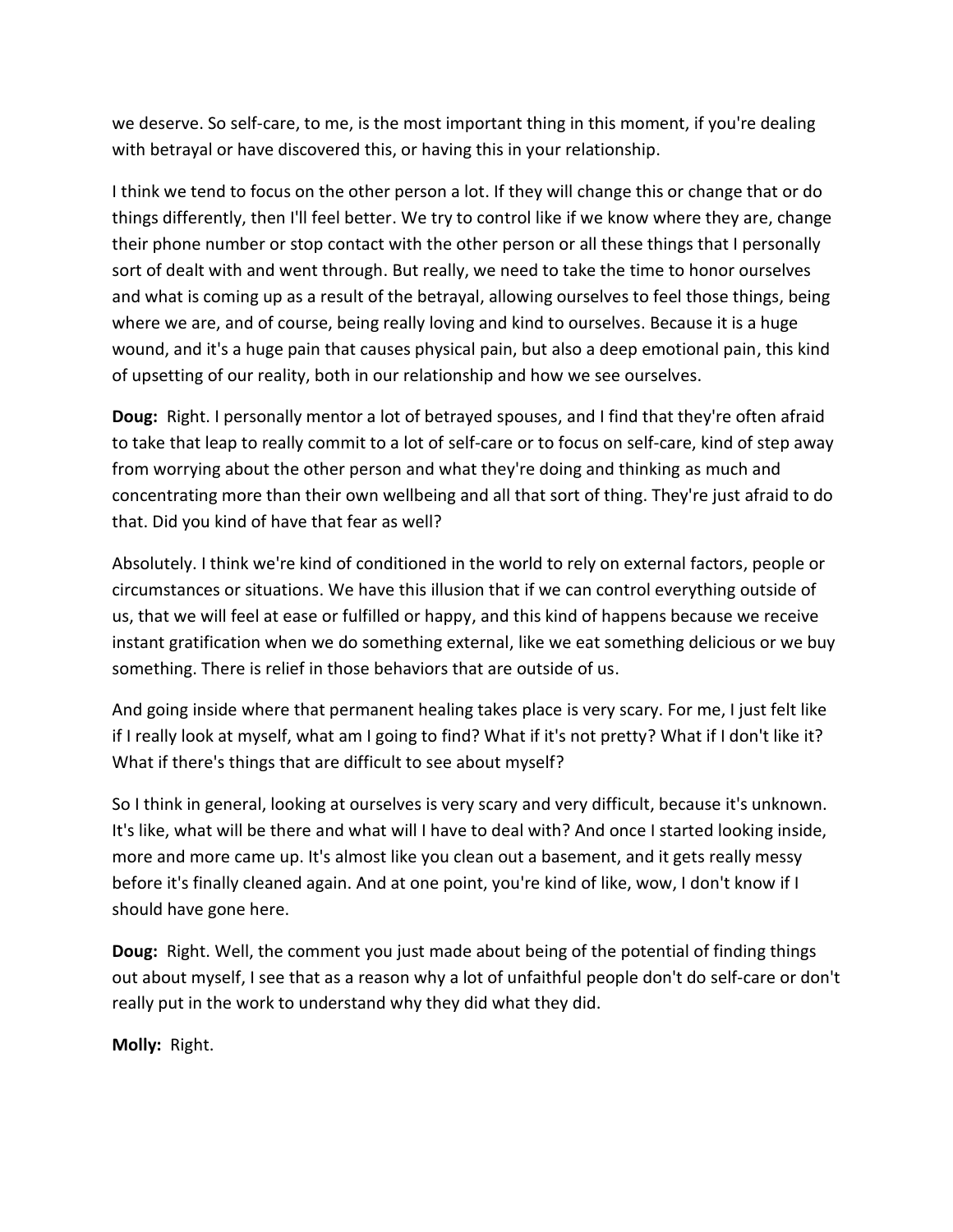**Doug:** It's not easy to really deeply investigate how you screwed up in life. It brings up guilt and shame, and it's not an easy process. So I think self-care can go both ways and help the unfaithful person as well.

## **Molly:** Yes.

**Doug:** Linda and I did some yoga a few years ago, and I kind of went into it with the basic premise that it's just another form of exercise. But certainly, when Linda and I did it, we did discover it was more than that. And your book kind of reaffirms that. So if you could briefly describe how yoga is more than just another form of exercise. What are some things that are associated with yoga that make it much more than that?

**Molly:** Sure. So yoga is physical. It's also emotional, and it's spiritual. Yoga affects the body, the nervous system and the brain and definitely has a physical effect. There's a direct effect on our nervous system and our levels of stress when we're focusing on the postures and the physical practice and the breathing.

But Yoga is the only practice that I'm aware of that teaches us to be a witness, a nonjudgmental witness. And so when we're observing the body, like when you were taking your yoga class, that time spent where the mind is focused on the sensations in the body, the mind is focused on the sensation of the breath, and this is a very powerful healing technique.

So this practice of being a witness is taking us out of our stories, our narrative, our critique or criticism, our doubts, our worries, our fears, and it gives us this moment of observing the present. And when we're observing the present, that's true, that's reality.

So there's something very empowering that happens, especially when we're going through a painful moment, when we can observe our body or something happening right now and there's a real calming, healing effect to that.

The other thing that I found that was happening to me when I was practicing yoga while dealing with the betrayal is that the more I stayed present with what was happening right now, the less my mind jumps to catastrophic thinking or wild scenarios, or what-if situations, which is a big thing when you're wondering what's going to happen in your marriage or what this means.

So when I was able to focus on what was happening right now, it was almost like my heart and my body, things started arriving. Once we acknowledge emotions and things we're feeling, they start to move.

And in yoga, our emotions are our energy. The body, again, it's a physical, anatomical piece of matter. But at the same time, we have this energy and this is where our emotional self is. And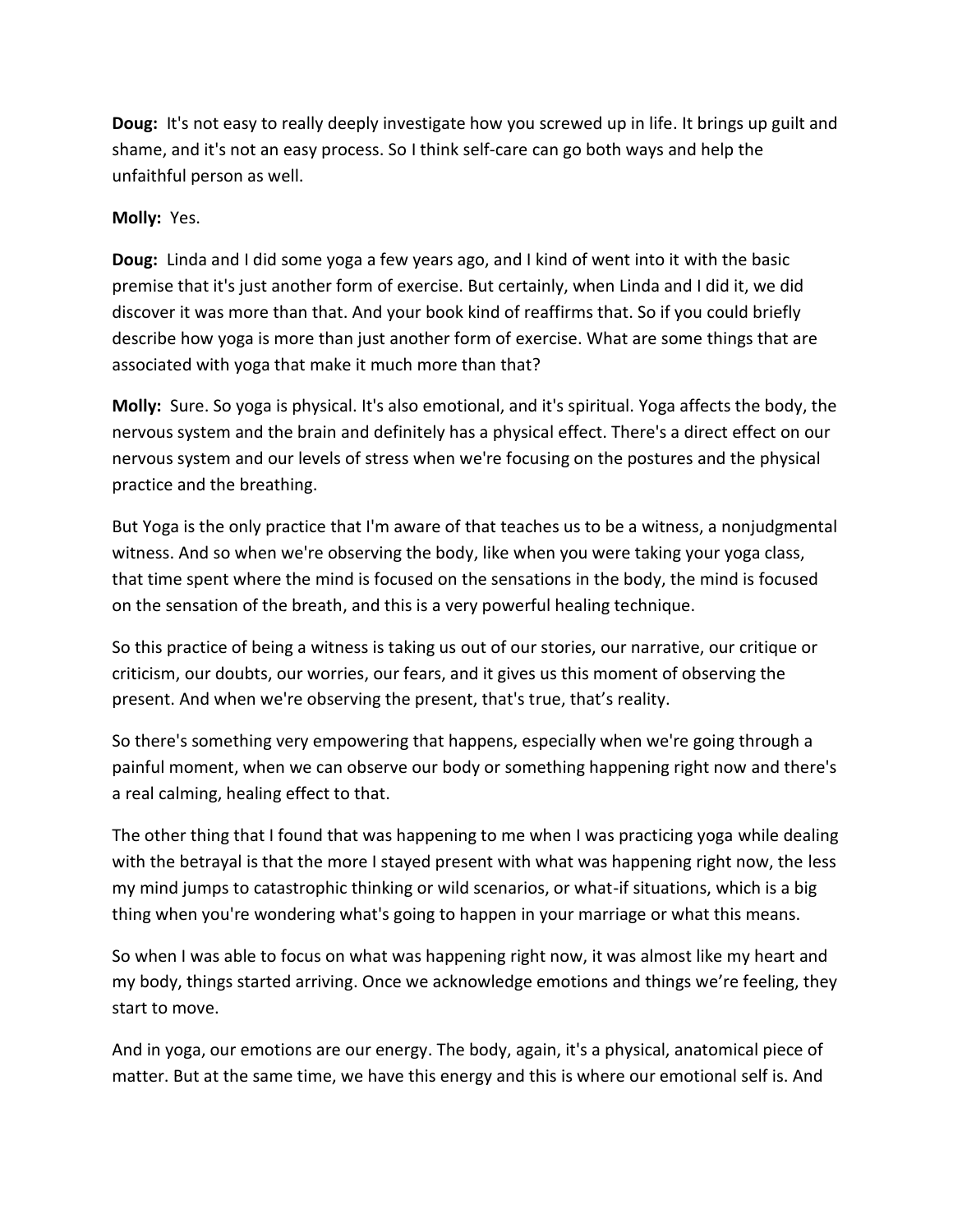when we go through an experience, that energy either can move, or we can shut it down and it can get stuck.

So the more I practiced yoga and the more I paid attention to how my body felt, and tied to the present moment in that class on my mat, emotions started to bubble up. And sometimes they weren't always comfortable, but in allowing for that, they were able to move and so energy was flowing. Even though it was uncomfortable, it was moving, and that's how we get through something, is to feel it.

**Doug:** Great. Thanks. I know everybody's different, but when one starts a practice of yoga, I assume that all these revelations that you just describe don't happen from session number one. On average, how long would you say it takes to get to that point where you're able to experience some of what you just described?

**Molly:** I think that it can happen pretty rapidly. Part of it is noticing and acknowledging the progress even in the first class. So if you're doing a yoga practice and you experience—the easiest way to notice it is maybe you're sitting in, or maybe you're standing, and there's a few moments that you are noticing the breath, and your mind isn't off on some other narrative or story that you're telling yourself.

So those tiny moments of witnessing are powerful, and it's happening right in that moment. So maybe you're not experiencing the entire hour class of being away from your mind and out of narrative and out of stories, but you're able to glimpse little brief moments of it. And with consistency, I would say maybe five classes, maybe ten classes, you'll start to notice that you are able to be a witness, that you're able to observe something in the present and not have a story running through your mind.

**Doug:** Yes, that's what I learned also from meditation. The key word in doing these things is that it is a practice. It's not like you sit down from day one and you can meditate on something and it necessarily works. I found from the beginning, I had—I guess they call it monkey brain, where your mind is going all over the place, a million different places. And then you have to kind of learn how to control it. So I'm sure it's the same thing with yoga practice as well.

**Molly:** And I think with that, a thing I always thought that I no longer know to be true is that that monkey brain is always functioning that way. The brain is going to produce thoughts, because that's what the brain does. It's like expecting our heart to stop beating or something. This is how the brain works. And so every single time we notice the brain making a thought and we decide to return our attention to our breath instead of engaging with that thoughts, that's the practice of yoga. That's the practice of meditation, that returning to the present moment.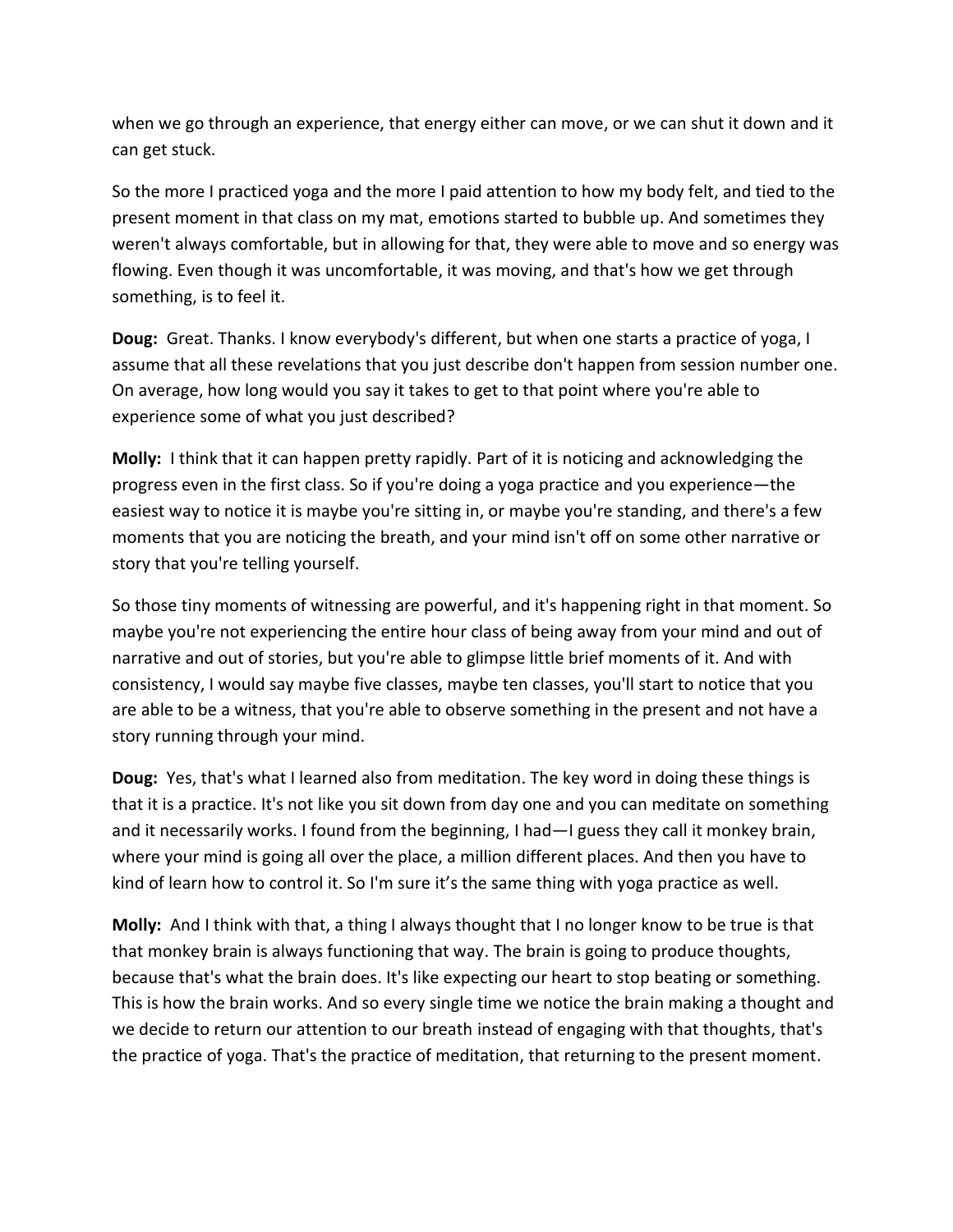**Doug:** Great. Thanks. Well, the subtitle of your book is a return to self through the eight limbs of yoga. Explain briefly what the eight limbs of yoga are, because I sure didn't know any of this.

**Molly:** Yes. The eight limbs of yoga, briefly. So these limbs were written down probably over 5000 years ago. They're one of the first written sort of explanations of yoga. And so there's eight. Yamas and niyama are the first two. These are ethical practices or practices and ways of life. They have to do more with who we are and how we behave and kind of our character.

Some examples of the yamas and niyama are practicing nonviolence, practicing nonstealing, practicing cleanliness and cleansing. So it's more about our way of life than it is about a physical practice on the mat.

The next two are asana and pranayama. Asana is the poses, pranayama is the breath. So these limbs of yoga that are postures and breath, these practices tend to the body. So this is exactly what we were just talking about where it is the posture, it is the breath, but it's more about the body as an access point to our emotional self.

In witnessing the body and witnessing the breath, mindfully moving through the physical practice, we're connecting with our body, which we don't often do. A lot of people are dissociating with our bodies all the time in society. So those are the first four limbs.

And then the last four limbs, presence, focus, meditation, and the final one, enlightenment, which we all want, the last four limbs are all about the inward journey. The last four limbs are about eliminating outside stories and distractions and moving inside. For me, this is where I really started to experience the healing effect of yoga. Like you and I were talking about, this inward journey, this focus on self, this healing that takes place when we're looking at ourselves instead of what someone else should be doing, we want something to happened and it's not happening, turning the attention back inward, inside.

So those are the eight limbs. And I also wanted to mention that at the end of the book, I include dharana as part of samadhi, this sort of elusive, who's enlightened, how do we get to enlightenment, how do we awaken?

And to me, the easiest way, the most accessible way as a human being to sort of get close to this samadhi is with the idea of dharma, and dharma is our soul's purpose. Dharma says that any experience we're having has the power to transform us, or to shape us into something new, shape us into a person of depth.

And I realized that if someone would have told me when I found out that my husband was having an affair that this experience will shape you and transform you into something new, I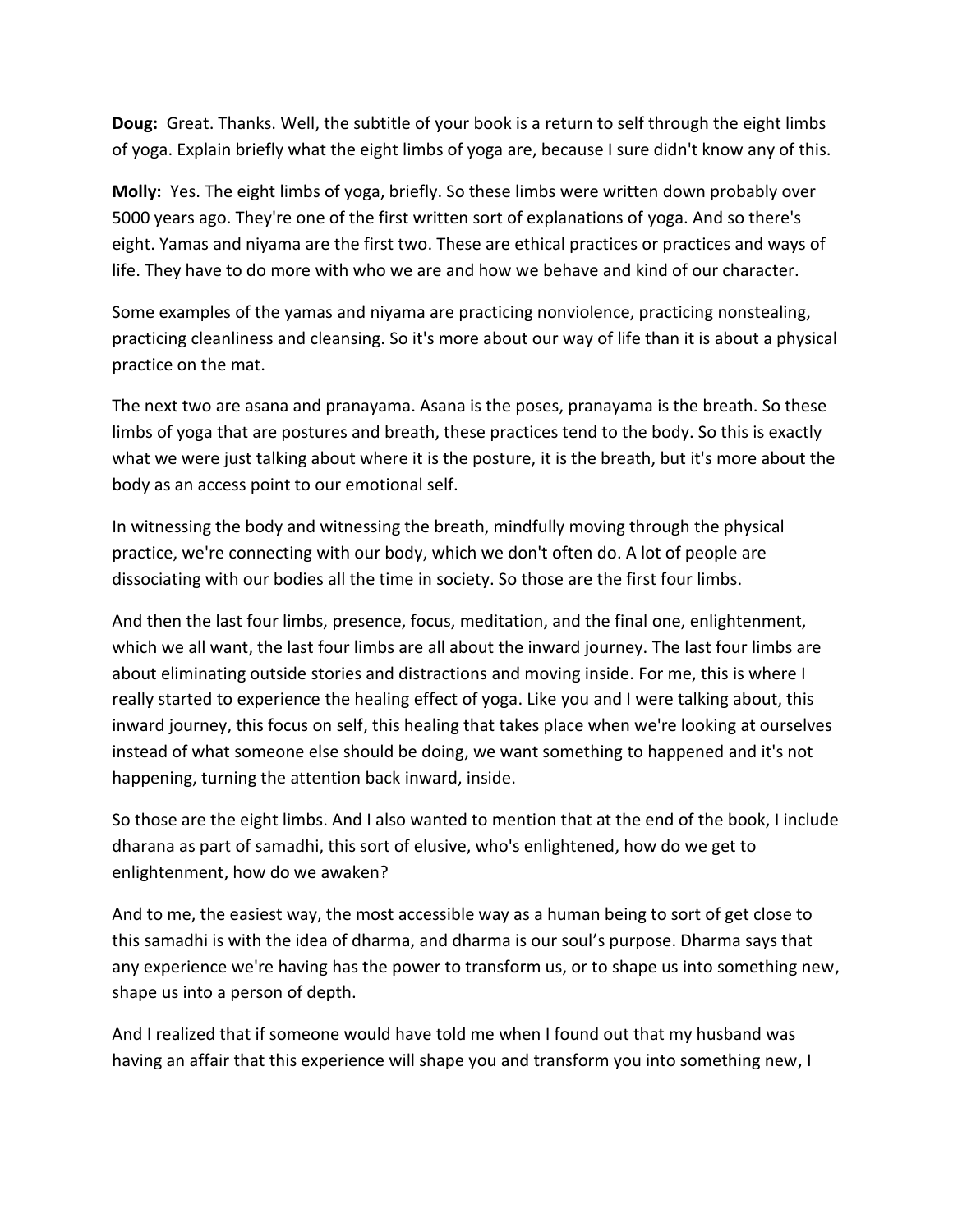would have said I don't want to hear that right now, I'm in so much pain, it would have dismissed where I was in the moment.

But through healing, and over time, we can find meaning even in our painful experiences. And to me, this final, eighth limb of yoga in practice is when we can take all our experiences, good or bad or tragic, heart wrenching, whatever they are, and we can allow ourselves to feel them and to move through them, and then we arrive in a new place once we heal. That's really what healing is, is arriving somewhere new because we've done the work.

**Doug:** Okay, great. Thanks for explaining. That's a wonderful description. One of the things that I learned while reading your book is the term samskara. Can you explain the concept of samskara and how it can kind of parallel the thoughts or feelings that a betrayed person has after betrayal? And I think you mentioned that it's the entry point to healing. Can you talk about that a little bit and explain to our listeners what that all means?

**Molly:** Sure. Samskara is a mental imprint. Mental imprints are formed in response to an experience. The bigger the experience, the more impactful, the deeper and more noticeable the samskara.

We're always having experiences, they're always shaping what we think and who we are and how we see ourselves and how we see the world. But when there's a big, impactful experience, it creates a pretty deep groove. this mental imprint can be pretty ingrained, like a wound, or samskara sounds like scar, and this is a really good way to think of it.

So when we associate an experience with a belief about ourselves, we might go the rest of our lives and never really be free from that experience. For example, when we're talking about betrayal, as a result of that experience, someone might be forming beliefs like, "I am unlovable," or, "I am not enough, something's wrong with me." "The other person has something I don't have. I need to be better." Or, "It's my fault. If I would have acted differently, or if I wouldn't have done XYZ, this never would have happened, I could have prevented it."

So, samskara is these beliefs that are being formed about ourselves as a result of having an unfaithful partner. And once those beliefs are formed and ingrained like a scar or this mental imprint, it's very difficult to move on from them. In fact, our beliefs affect our behaviors, the way we move through the world, the choices we make.

So that's the idea of samskara, is this mental imprint that will affect our reality, even if that's not true. Those beliefs like, "It's my fault, I'm unlovable, I did something wrong," those are not true.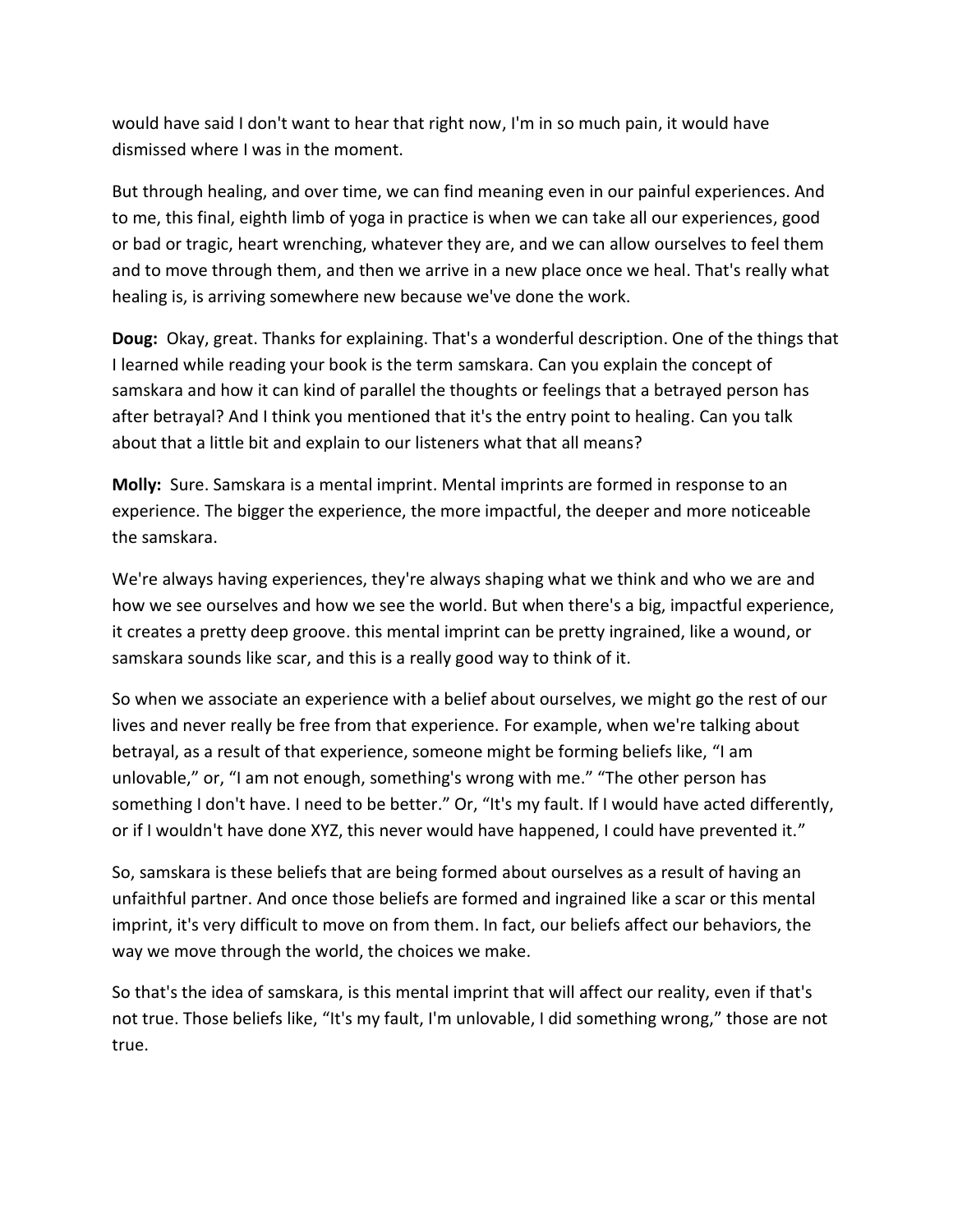You asked about the entry point of healing in terms of samskara. So the way to heal a samskara is to become aware of it or shine a light on it. So this is where it is painful and scary to look inside and to look at ourselves.

But when we illuminate our scars and when we illuminate our beliefs about ourselves, and we start to gently get curious, like, "What is this belief? Is this true? Is this belief I am carrying about myself actually true?" And when we can simply ask that question, instead of choosing behaviors or things that reinforce that belief, we can start to choose different behaviors or actions. We can start to treat ourselves lovingly instead of blaming ourselves. We can start to practice self-care. We can give ourselves the love and kindness that we so want from our partner in that moment. So we heal the samskara by exposing it and then kind of going a little deeper into, "What is this belief, and is this true?"

**Doug:** Great. So, is samskara just a general concept, or is it part of one of these eight limbs?

**Molly:** Samskara isn't part of the eight limbs, but it is a concept in yoga philosophy.

**Doug:** Okay. Great. That's a wonderful concept. While reading your book, I noticed that you'd made a comment that I thought was kind of interesting. It had to do with your suspicions that your husband was having an affair. You said, "I want evidence that my husband does not love me, because I don't know how else to trust myself." Can you kind of explain what you meant there?

**Molly:** Yes, and you made me think on this one. I appreciate that. Going back to the concept of samskara, our imprints are personal, and they're also societal. So we are shaped by our individual experiences, and we're also shaped by cultural conditioning and society and political systems.

So what I meant here and how I felt is that needing evidence of my husband's affair felt like an acceptable deal breaker for the marriage. My own unease, my own discomfort, my own unhappiness didn't feel like valid reasons to say I want out of this marriage or this marriage isn't good for me anymore, or what whatever those feelings that were coming up, I wasn't able to trust them. I certainly wasn't able to validate them.

And maybe particularly for women or for mothers, I do think that we're taught that acknowledging our feelings is selfish, that just because we feel something, just because we're unhappy, just because we're unfulfilled., it's selfish to acknowledge that and make a change and do something different.

So for me, in that moment, it was, "Well, if I can find proof that he's been unfaithful, then I have something that can really validate my feelings, because in our society, that's acceptable.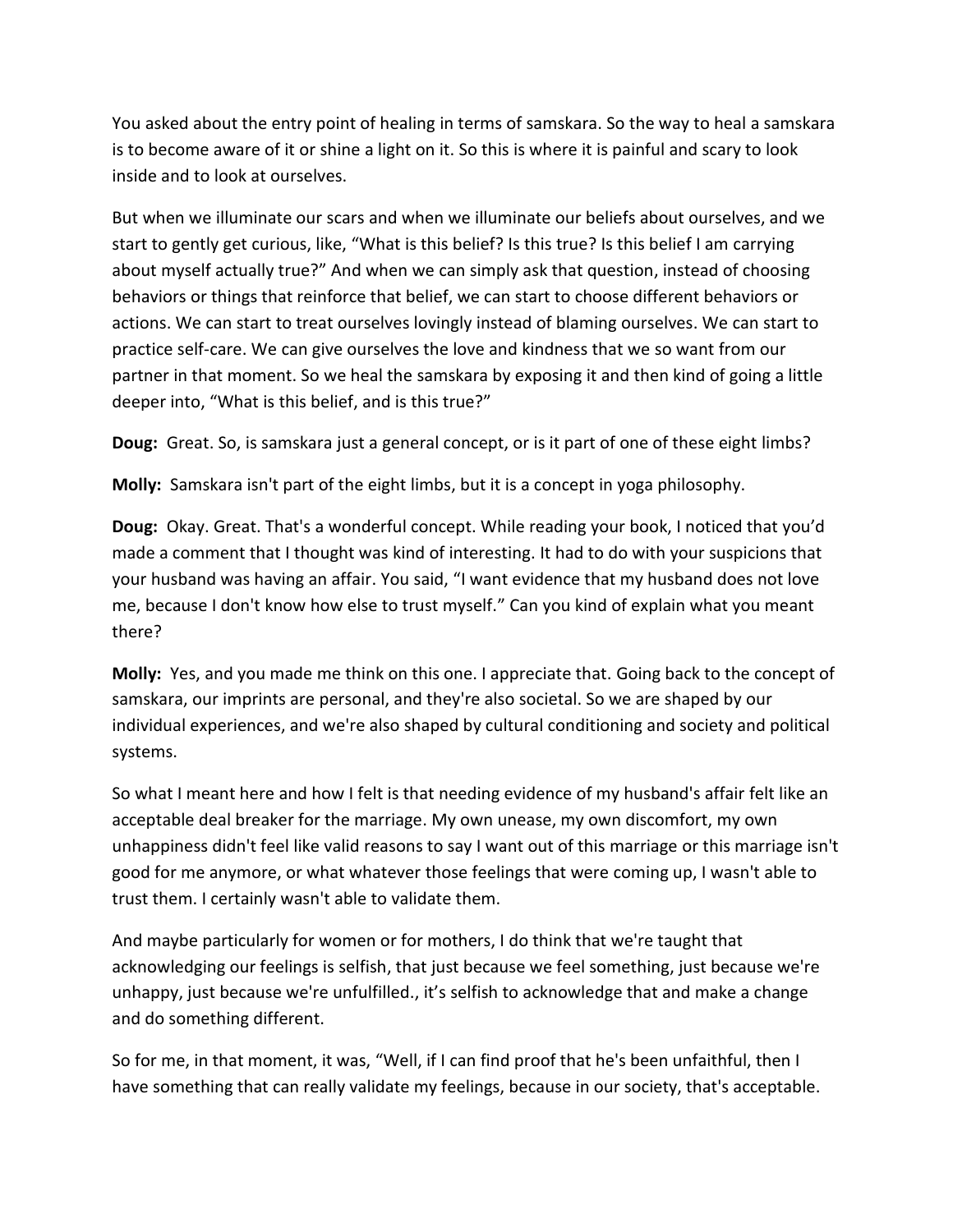That's an acceptable reason to leave your marriage, whereas just my own unhappiness wasn't enough."

**Doug:** Okay. Gotcha. That's interesting, because I know that we've talked with a lot of betrayed spouses, as I mentioned, and they get to a point where they don't trust their own decision making, they don't trust what's real, they don't trust a lot of things after this happened, because, boom, their world was imploded and what they thought was real and what they thought was true was not actually the case. So I thought maybe that's where you were coming from. But your explanation is a little bit different than I was thinking. But I think that's great.

**Molly:** Sure. And I also think that what you're saying is also true. I think that there is this sense of questioning reality and trusting ourselves. And it's made even deeper because we're with someone that maybe is telling us that they're not being unfaithful, or we're crazy, or what's going on? So all that's happening also, and that ability to trust ourselves is just kind of wiped out in that moment.

**Doug:** Absolutely. I don't remember if you said in the book how long ago this was, and you've kind of experienced some major challenges. In addition to betrayal, there was a sexual assault, you had an eating disorder, and you mentioned alcoholism and all that. Do you feel that you hit some sort of a rock bottom at any point? And if so, what did that feel like, and how would you say you got yourself out of that?

**Molly:** Yes, I had a few rock bottoms. And I think that we don't change until we are in enough pain or we're really uncomfortable. I think that's human nature. So we might know that the habit is unhealthy, the relationship is bad, the job is not what we want. But we're not willing to let something go, because the familiar is comfortable and we have a fear of the unknown, and that fear is greater than whatever our discomfort is in the moment.

For me, my rock bottom was really tied to my addiction and my kids. Seeing what I was putting my kids through with my addiction was a really powerful rock bottom that was motivating enough for me to take the scary steps to get more help and to get myself healthy.

Another rock bottom was just trying really hard to drink normally, and every time, realizing that this was something that had complete control over me. And when I really understood that I had no control over this, that it was a full-blown addiction, I got really scared. That rock bottom was very scary, to have an awareness that this was something I couldn't control. And I started crossing so many lines that I never thought I would cross. My rational self, my real self would never have done those things. And so I knew this was something that was way out of my control.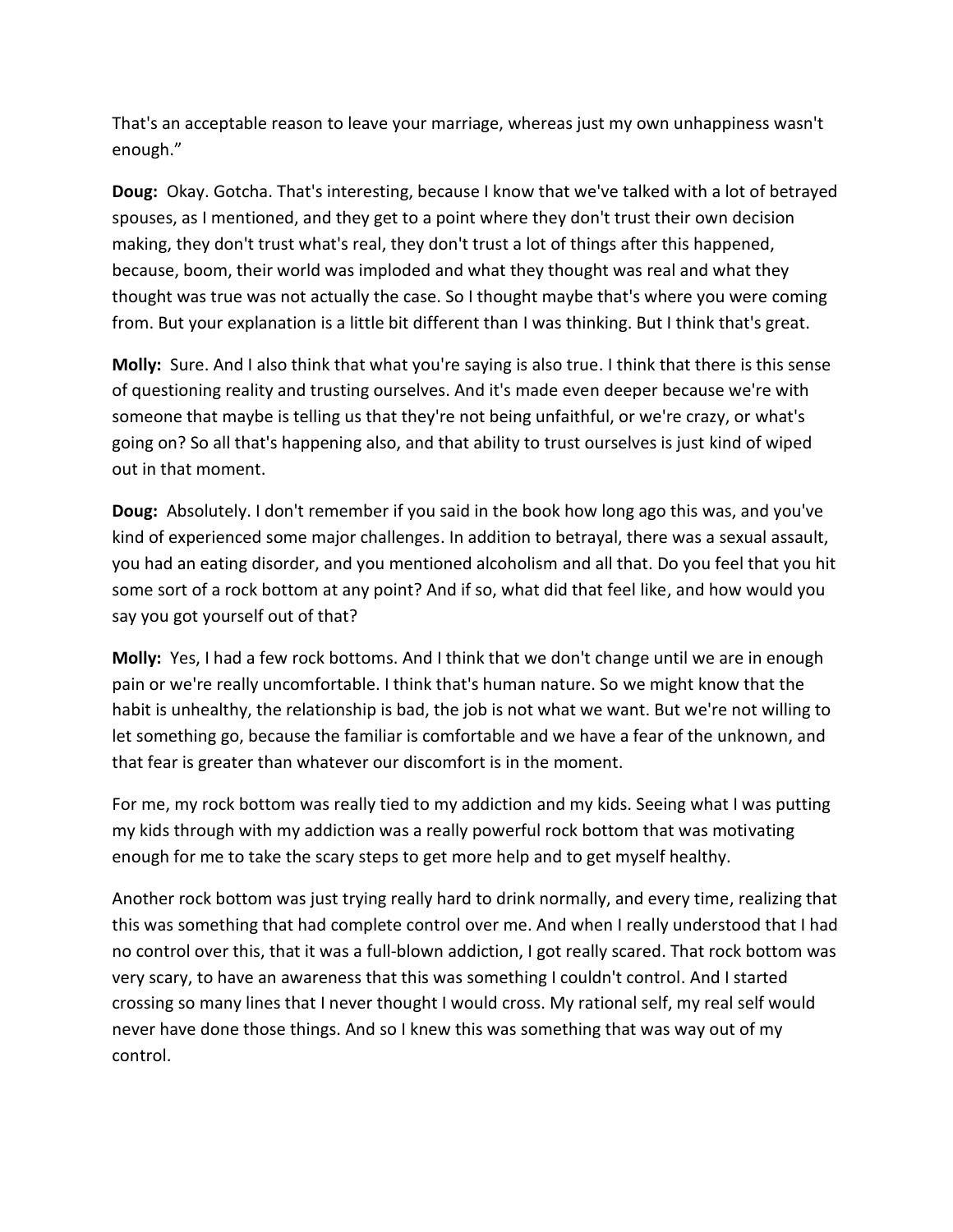And then doing that rock bottom of, I have to do something about this addiction, helped me to address all these other things. So we want one solution, like, what's the thing that's going to make me feel better, or we start a healing journey and we think we're healing one thing, but for me, hitting that rock bottom with alcoholism addressed the eating disorder, the assault that had never been discussed or processed or healed in any way, other unhealthy habits that I had or ways to cope with life, the unhealthiness in my marriage, all of this kind of collapsed in the same year and all of it sort of got exposed and opened up in one—in the book, I always call it a catastrophic moment.

It wasn't one thing that got me out of it. And I wish I had the thing, like this is going to be the thing and this is what you need to do. But I think it's different for everybody. The first thing that helped me was accepting where I was. This is my life, this is what's happening and this is where I am. And then small steps, committing to that.

There's so many tools available, and I used all of them. I let some go. I decided they weren't for me. But I had a therapist. I have support groups, recovery groups. I joined a writing circle. That was huge for me. To be in a circle of writers and writing and sharing about my experience was very supportive for me. And that could be different for somebody else. I know people that run and join running groups. Whatever that passion is for you, that's part of your self-care.

Obviously, yoga was huge for me. That's what the book is about, is how yoga was so healing for me in terms of getting myself out of that rock bottom.

**Doug:** Did you come to these realizations on your own, or was there somebody saying, "Hey, look, Molly, you need to get your shit together?"

**Molly:** Yes, I was pushed. In terms of the drinking, I was pushed because I had friends and family members that were really worried about me. And that was when I started seeing a therapist. That was the one thing I was doing in that moment.

And like I said, my motivation was my kids and not wanting to cause them more pain, and give them good childhood. And then slowly, in doing that, I came to understand that I was worthy of this healing, I was worthy of sobriety, I was worthy of healing from my husband's betrayal, I was worthy of these things regardless of what anybody else said or thought. And I hope that people can understand their worthiness for healing before they need to get to a rock bottom. This is something that I wish I would have known a lot sooner, because I would have prevented a lot of pain for myself and other people.

**Doug:** Sure. A couple of things there. One is that what you just described for your circumstances mirrors a lot of what I hear when I'm talking to unfaithful people. There are self-destructive behaviors, and ultimately hitting a rock bottom. And a lot of times, when they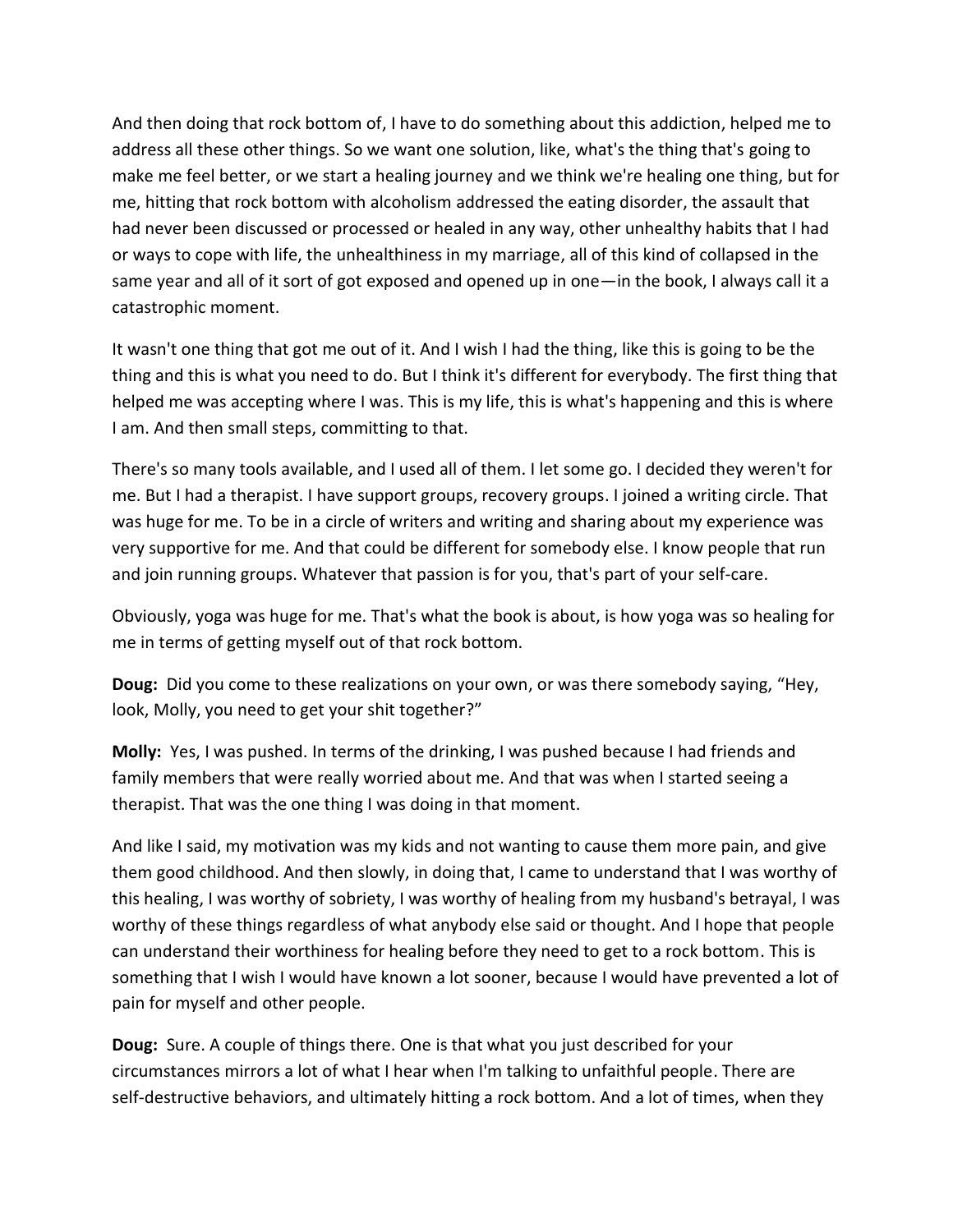hit that rock bottom is when they finally decide that "Geez, what I'm doing isn't right, I need to stop this affair, I need to end contact, I need to go to therapy, I need to get my shit together." So it kind of goes both ways. And I think that the unfaithful people can learn from those same circumstances as well.

**Molly:** You know, Doug, I love that you're saying that and making that connection. I absolutely agree. I understand from my own behaviors as an alcoholic that that shame and guilt and fear when you're at that rock bottom, like, "What am I doing? What am I doing to myself? What am I doing to my family?" Absolutely, I'm sure the unfaithful partner feels that way. And that bottom, whenever you're ready to say, "I'm worth more than this, this is enough," that starts the healing process.

**Doug:** Yes. Absolutely. And the other thing that I took from what you described is that so often, people are looking for some magic pill, one thing that they can do to make it all better, but it doesn't exist. It's a lot of little things that you do on a consistent basis, that kind of promote the whole healing process. And yours was therapy and yoga and support group and all that sort of stuff. And I think everybody needs to kind of take that approach to healing and recovery. There's not one thing you can do that's going to make everything better.

**Doug:** Right. It's a practice. It's like yoga. I always say that consistent yoga 10 minutes a day is better than going to one class a month for an hour and a half, because it's the consistency, it's the little things that add up.

**Molly:** Right. So taking all of that experience that you went through and what you just described, how did yoga specifically help you to get out of that rock bottom situation?

**Molly:** Particularly since I've struggled with disordered eating, yoga was the first time in this sort of situation that I acknowledged my body or that I treated my body kindly. So even just the practice of tuning into my body and observing it, like, "How do my hips feel? How does my heart feel? How come when I place my hands on my heart, I feel like crying? What is that?"

I started noticing these physical sensations and reactions in my body through the yoga, and it started to feel really kind and really good. And it was scary and foreign at first, this idea of loving myself. I always rolled my eyes, like, I don't want to love myself, I want someone else to give me love. I want love from my husband, I want love from my family and friends and kids. And I had never imagined that loving myself could feel so good and that when we do love ourselves, we're able to love someone else and we're also able to receive love from someone else.

When we don't love ourselves, those things are impossible, I believe, to access. So here I am craving love, and then I have an unfaithful partner, which seems like the ultimate slap in the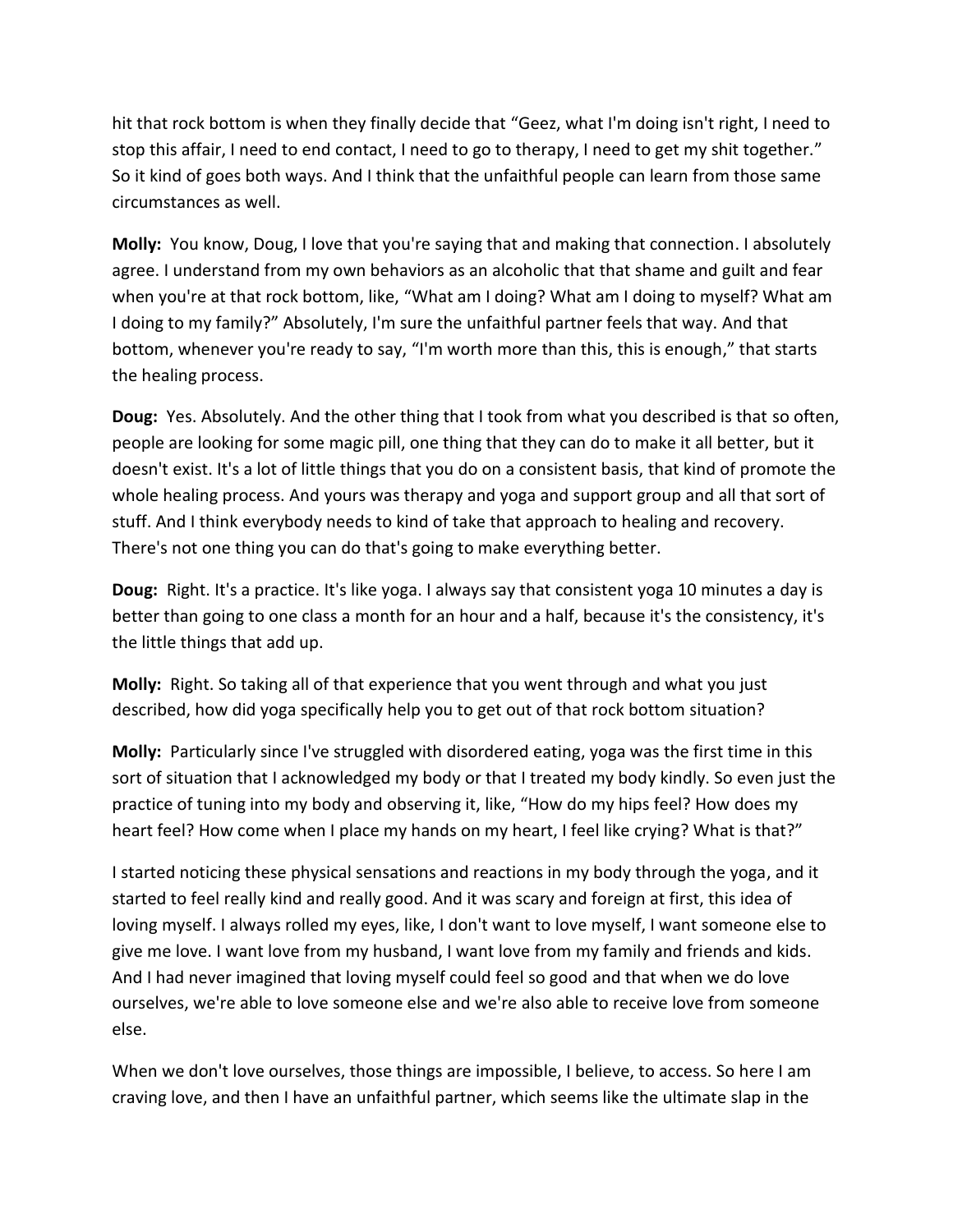face when all I want is love. And then it sends me on this path that says, "Maybe you need to start loving yourself. Maybe you need to start treating your body kindly. Maybe you need to listen to your heart and trust yourself." So has been a really powerful experience for me. That was my experience when I started doing yoga. It just felt like the ultimate self-care.

**Doug:** Wonderful. I imagine that besides reshaping your body and things like that, you also managed to reshape who you are and your character.

**Molly:** Absolutely. This is the biggest gift from yoga that I did not expect or was aware of. But yoga taught me compassion. And that's for myself and for everyone else. I always share this story with people and with my students, but one of my teacher trainers that I had when I became a yoga instructor said, if not for our individual experiences, we are all the same.

He explained that if we had the same experience as someone else, we would make the same choices they're making. And this kind of goes back to samskara where we think we're making choices based on our rational mind, but in reality, our experiences have shaped us, and there has been an imprint that has formed a belief. And that belief is affecting our other beliefs and our actions and our choices. And it's possible that there's not as much choice as we think.

Of course, we have choices and the power to change. And I'm proof of that, and so many other people are as well. But that's why it's important to kind of look at our beliefs and where they're coming from, like how we were raised, what our experiences have been, to get curious about where this is coming from for us, and is it true?

I grew up in a world of, people are separate. There's a lot of judgment in our society of this is right, this is wrong, what he's doing is wrong, what she's doing is right, however we're kind of comparing to other people. And this idea of compassion that I've learned from yoga or this idea that we are also shaped by our experiences teaches me that my ex-husband has his own path and his own lessons, and they have nothing to do with me.

It's so important for the betrayed person to know that your partner's actions have nothing to do with you. That's their path. That's their experience. And now I can let that go and not internalize it or personalize it so much.

And we have a wonderful co-parenting relationship. People rebuild their marriages, as you know, and have a new marriage that comes out of this. And so this gift of compassion that I've been given from yoga where everyone has their path and their lessons, and to see others as we see ourselves, to focus on this oneness instead of judgment and separateness has really helped me in terms of just making me a better person.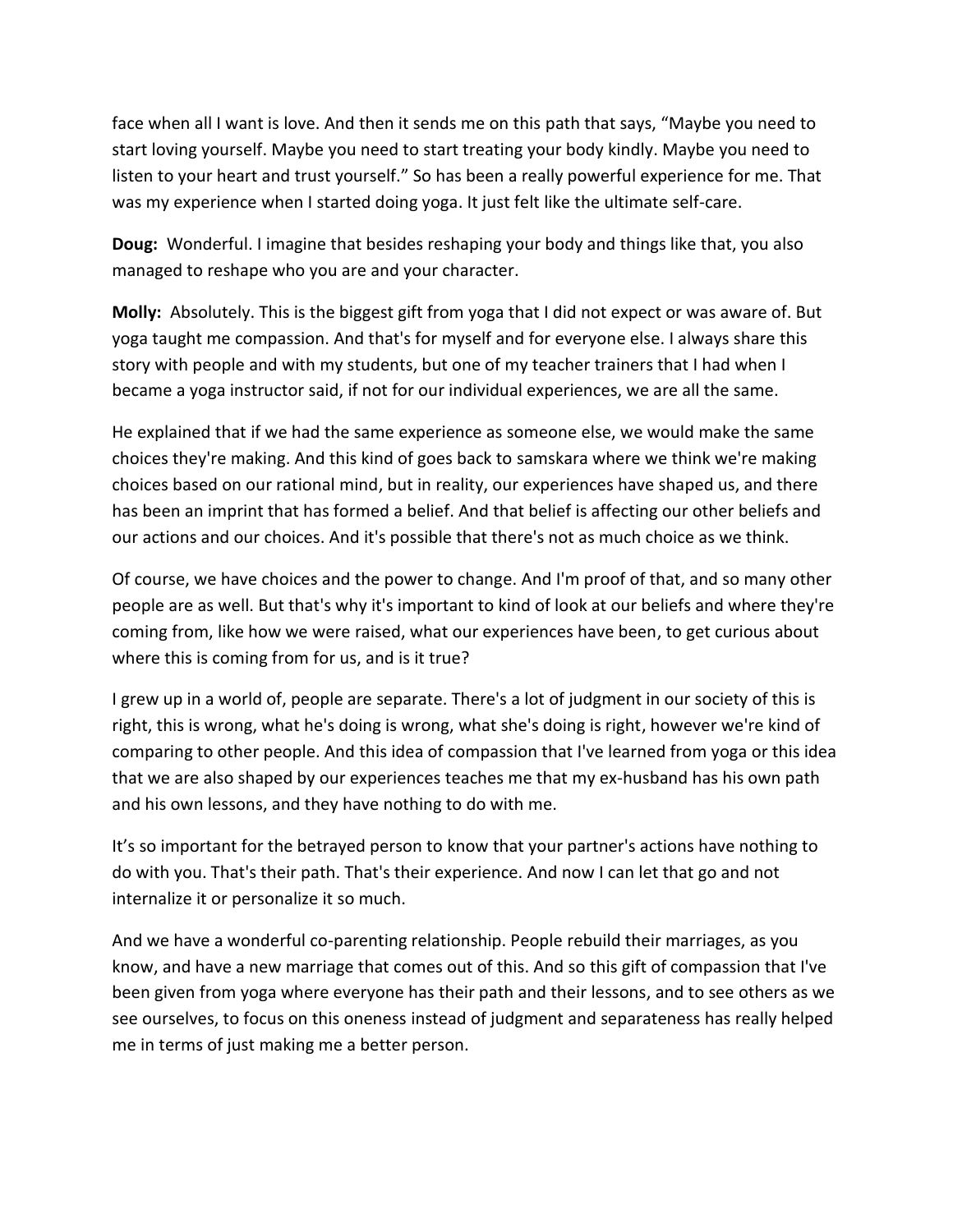**Doug:** That's awesome. It's obviously worked. So, well done. To kind of wrap things up, pretty much your experience as far as at least the betrayal that you experienced from your husband's unfaithfulness is very similar to what I think most betrayed spouses feel. So to kind of end things, could you maybe share some words of advice or inspiration, or words of hope, even, that you can share to make the listeners' journey towards healing a little bit more aware of what might be out there,?

**Molly:** Sure. And I think you're referring to a part in the book where we get into a big fight and I'm in his closet and throwing his clothes around, and not only behaving this way but also feeling such rage and anger inside myself that I had never experienced before. And it was a scary feeling. I felt really out of control in my emotions.

So my advice for someone going through this is that it's important to let yourself be angry, or inappropriate, or crying and yelling, or whatever your body is craving in that moment. You need to give yourself the space to do that. Obviously, in a safe way. But it's important to feel what you feel, even if that's not pretty. And this is how we start to heal. This is how we process our emotions. This is how the energy moves through the body.

And emotions definitely move. They might not go from crazy intense to disappear, but over time, you'll notice that the emotions are shifting and changing and moving. I experienced a rollercoaster of highs and lows in the beginning, and sometimes excitement, and then sometimes depths of despair. It was very difficult work to be in that place of feeling all those things that were so extreme for me.

I didn't like feeling that way. I didn't like crying. I didn't like yelling. I didn't like being angry at all. I had a real big resistance to that. And that's another thing. We're human beings, we're meant to experience a full range of emotions. And we tend to label certain emotions as good and certain emotions as bad. And the reality is that every emotion is neutral, every emotion is valid, and every emotion wants to be felt and experienced. So that can be a really helpful idea for someone who is experiencing such a quick changing range of emotions in as far as betrayal.

And gosh, my words of hope and inspiration. I know, because of my personal experience, that this is grueling work. And I know that this is painful. But I can promise everyone that if you make this your inward journey, you keep looking inside, you make this your path to healing, you're going to arrive at a beautiful place on the other side.

And my betrayal healed so many parts of myself, it was like a gift. And I can only say that looking back many years later, and I understand that. But that betrayal put me on a path of healing, a path of looking inside. And as a result of that, a lot of other things got healed, a lot of other things got addressed.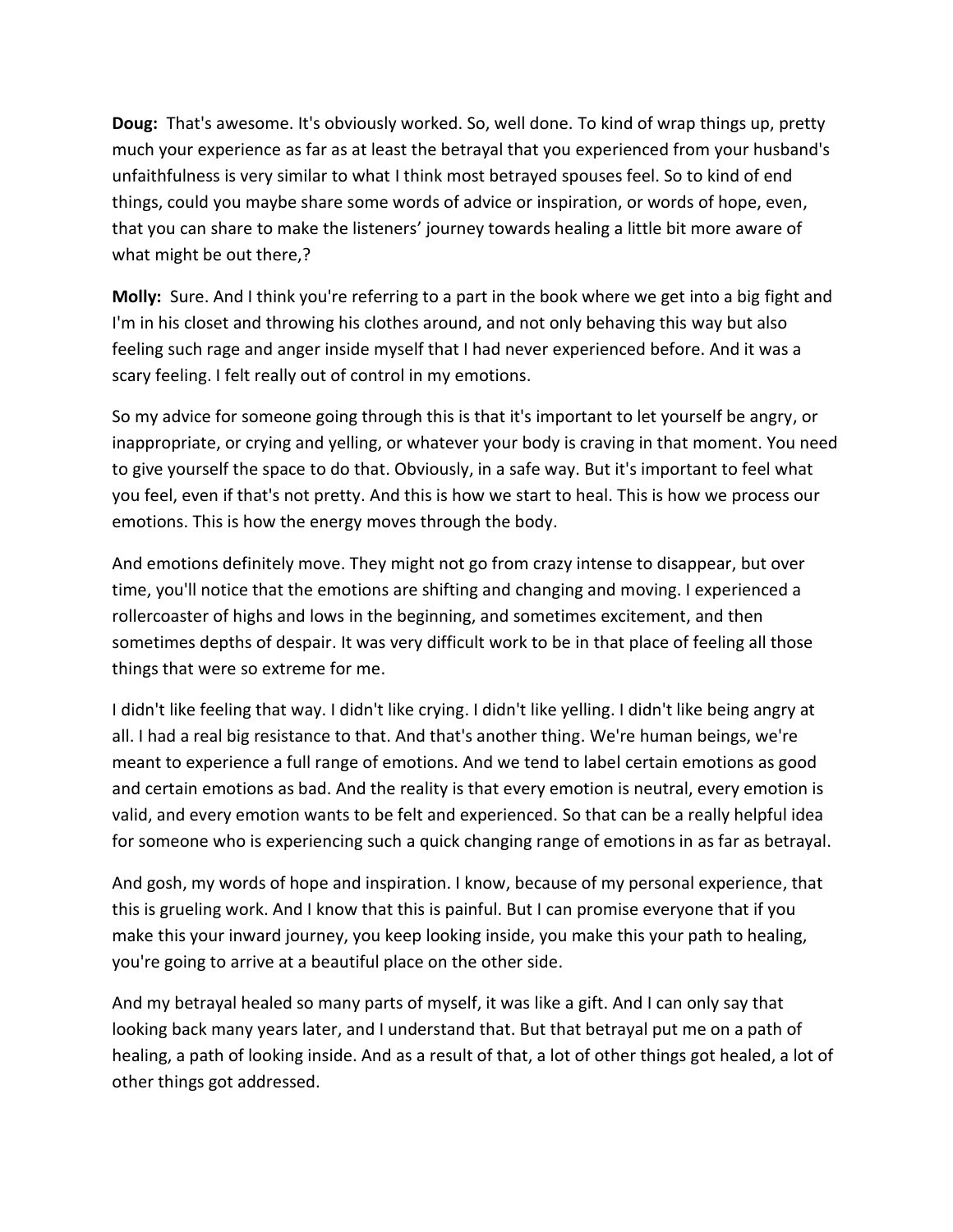So when you start on a path of healing, whatever the catalyst is, it's a beautiful, wonderful journey, even though parts of it are really difficult and really uncomfortable. And everyone is strong enough. Everyone is resilient. Human beings have an innate resilience that is inside each one of us. And you can walk through this fire and you can get to the other side. And on the other side of fire is a transformation. It's something new.

**Doug:** Great stuff, Molly. That's really good. I appreciate you saying that. I also appreciate you spending some time with me today. And congratulations again on your new book that just came out. It's only been like about a week or two ago, hasn't it?

**Molly:** It's only been a week, yes.

**Doug:** So again, the title of the book *Fallen Star: A Return to Self through the Eight Limbs of Yoga* by Molly Chanson. Why don't you let our listeners know how they can reach you, your website address, where to get the book, all that good stuff?

**Molly:** Sure. And thank you, Doug, so much. I loved this conversation and the opportunity to share my experience, hopefully to help others. My website is mollychanson.com, and you can buy the book there. It's on Amazon and Barnes and Noble and IndieBound and Kindle and a bunch of other places. So the links are on my website.

And I have yoga classes galore. I have a membership, I do private yoga, if you want more one-on-one attention for your needs. And I have a self-guided course called a return to self after infidelity. It has a lot of the lessons that we've talked about today for you to apply to your own situation.

**Doug:** Are the yoga classes virtual, or is it something that you do in person?

**Molly:** The yoga classes are virtual. Maybe another blessing from being in COVID was that I started doing all my yoga online. The classes, I want to emphasize, are for everyone, it doesn't matter if you've never done yoga before or if you have a lot of experience. These classes are focused on healing and sort of the mind-body connection. And the membership is all online. We do meet live once a week. Everything's recorded. People love it, because there's 20-minute classes, 30-minute classes, you can do them anytime.

The private yoga also is virtual. So we meet and do our practice, can talk about anything that's going on. Sometimes five or ten private yoga classes are really helpful, especially if you're going through a difficult time and kind of feeling out of control. And those are also recorded, so you get your own little studio with your recordings and you can do the classes anytime you want. It's a great option when you're home and just want something accessible.

**Doug:** It's like yoga therapy then.